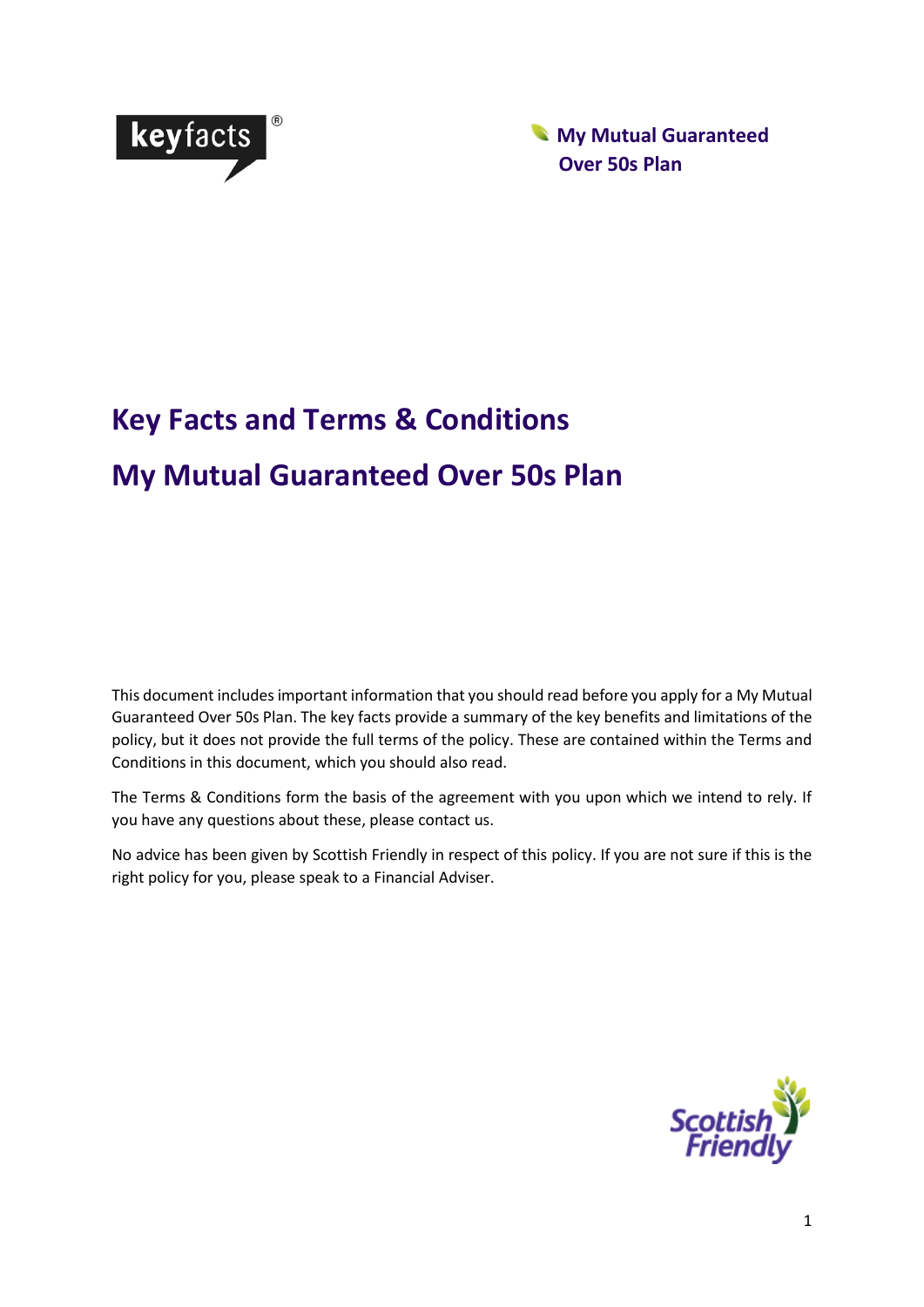# **Helping you decide**

# **What is the purpose of this document?**

This document gives you important information to help you decide whether the My Mutual Guaranteed Over 50s Plan is right for you. You should read this document carefully so that you understand what you are buying and then keep it safe for future reference.

# **What questions should I ask before I take out My Mutual Guaranteed Over 50s Plan?**

In this document, Scottish Friendly has given you the answers to some important questions you should consider before applying. You will find these on pages 4 to 7.

# **What should I do now?**

Please read this document fully before deciding if the My Mutual Guaranteed Over 50s Plan is right for you.

This document is split into two parts and you will need to use this information to decide if My Mutual Guaranteed Over 50s Plan is suitable for you:

- **Key Facts about My Mutual Guaranteed Over 50s Plan -** provides you with a summary of your Policy, and
- **Terms and Conditions** contains the full details of your Policy, including what is covered and what is not covered.

The Terms and Conditions in this document form the basis of the agreement with you upon which we intend to rely. If you have any questions about these, please contact us.

### **The language we use in this document**

Some words or expressions used in this document have a special meaning, which is explained in the Glossary section on page 9. 'We', 'us' or 'our' means Scottish Friendly Assurance Society Limited. References to 'you' and 'your' mean the policyholder.

### **Index**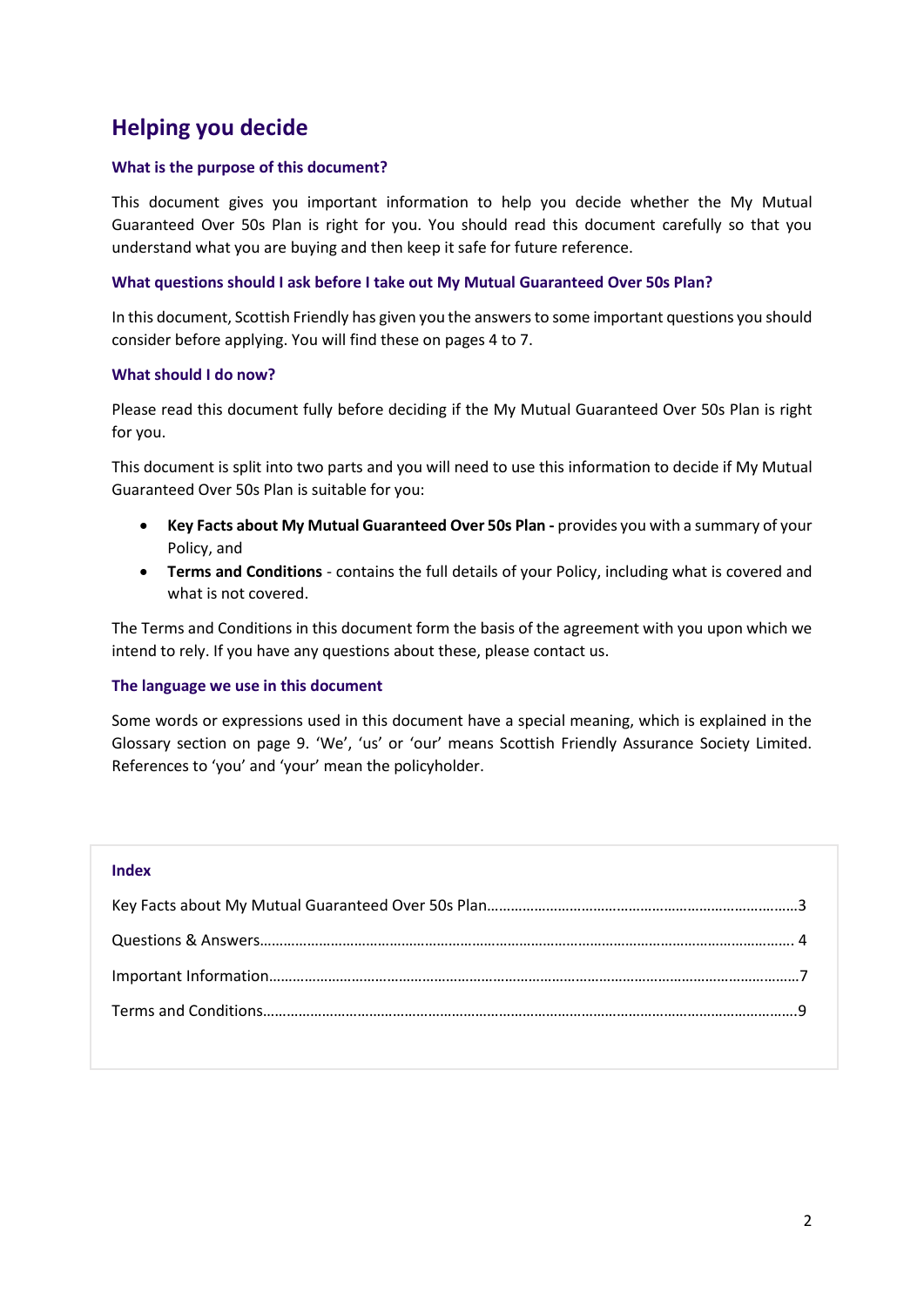# **Key Facts about My Mutual Guaranteed Over 50s Plan**

The Key Facts of the policy provide you with a summary of Scottish Friendly's My Mutual Guaranteed Over 50s Plan.

The full Terms and Conditions are contained later in this document.

My Mutual Guaranteed Over 50s Plan is a regular premium whole of life protection policy issued by Scottish Friendly. The policy is subject to the Terms and Conditions.

# **What is a Scottish Friendly My Mutual Guaranteed Over 50s Plan?**

Scottish Friendly's My Mutual Guaranteed Over 50s Plan is a regular premium whole of life protection policy. You pay a fixed Monthly Premium during the Payment Term and the policy pays out a guaranteed Cash Benefit on your death after 24 months.

This can help relieve the financial constraints on your loved ones after your death. It could ensure that there is money to help towards costs, such as funeral expenses.

# **Eligibility for this policy**

You are guaranteed to be accepted for this policy if at the start date, you:

- 1. Are aged between 50 and 74,
- 2. Are resident in the UK.

Other than your smoker status you will not need to tell us about your health in applying for this Policy.

### **Your demands and needs**

My Mutual Guaranteed Over 50s Plan meets the demands and needs of those looking for a guaranteed Cash Benefit to be paid out on their death that could help towards the costs of a funeral or to leave a gift to their family when they die.

### **Your Plan's aim**

• To provide a Cash Benefit when you die.

### **Your commitment**

- To pay specified fixed Monthly Premiums during the Payment Term.
- To provide Scottish Friendly with accurate, complete, and true information when you complete your Application.
- To check your Policy Summary which is sent to you after you take out a Policy, and immediately inform Scottish Friendly if there is anything that is incorrect.

### **Benefits**

- Your acceptance is guaranteed. Other than your smoker status no medical questions are asked. You will be automatically accepted for this Policy.
- Full cover is after 2 years we will pay-out a fixed Cash Benefit if you die, provided you have kept up your Monthly Premiums during the Payment Term.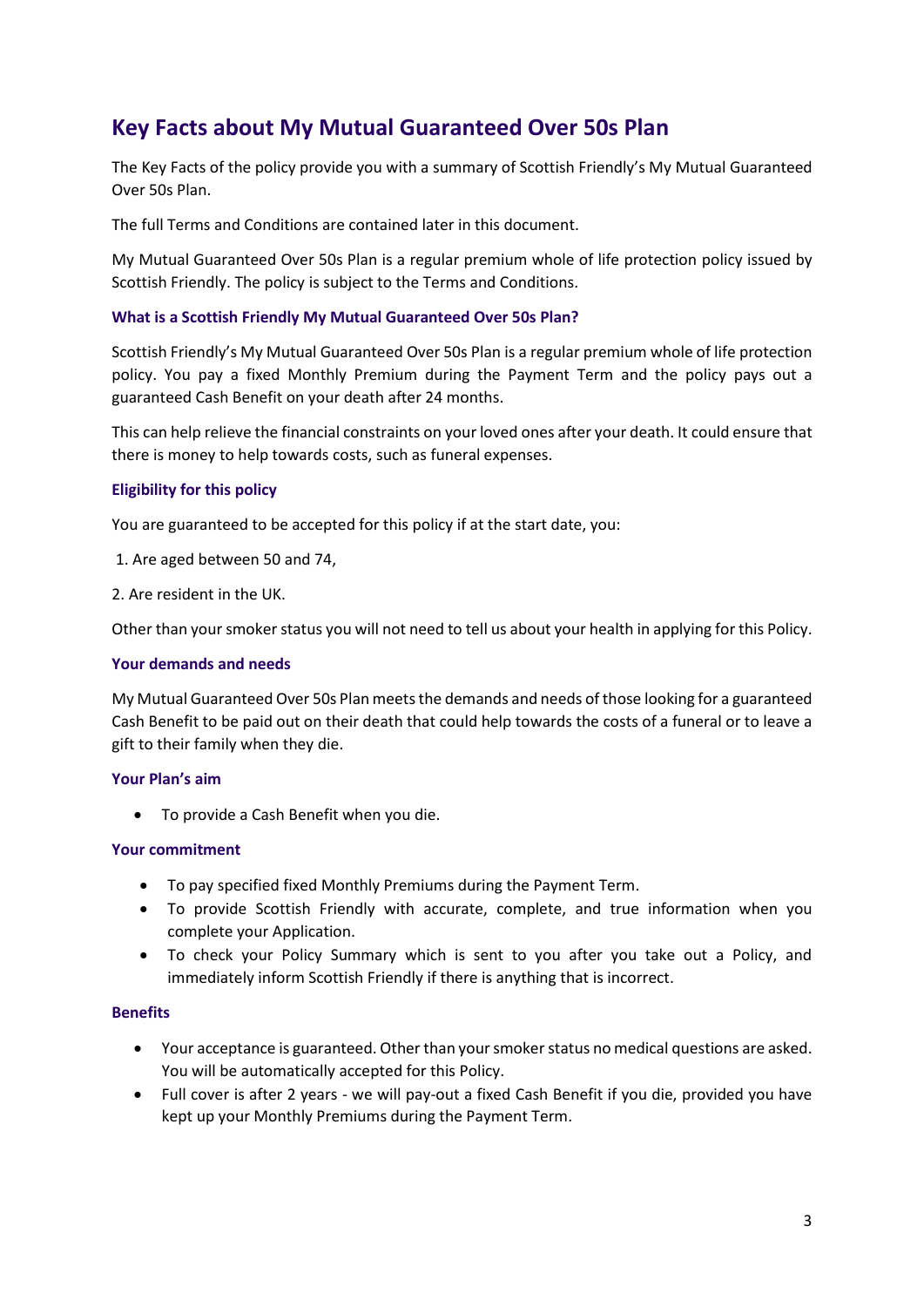# **Risks**

- Depending on your lifespan, the total amount paid in premiums may be more than the Cash Benefit payable on death.
- If you miss a Monthly Premium for more than 2 months, you will no longer be allowed to pay into your Policy and your Policy will end with no value unless you have made more than 5 years' worth of Monthly Premiums. If you have made more than 5 years' worth of Monthly Premiums, your estate will receive a Reduced Cash Benefit in the event of your death.
- This is not a savings or investment product and has no cash-in value at any time.
- If you do not provide accurate, complete and true information at the time of your Application, Scottish Friendly may not pay out on your death, or may adjust the value of your Cash Benefit to reflect the value you would have received had you provided the correct information. Scottish Friendly have the right to request medical records to verify a Claim.
- Within the first 2 years you will receive your full Cash Benefit only in the event of accidental death, otherwise your next of kin will receive a return of Monthly Premiums.
- Inflation will, over time, reduce the value of the Policy's Cash Benefit.
- In the event of your death the policy will be included as part of your Estate which may be subject to Inheritance Tax.
- The Policy is not designed to meet the full costs of a funeral and does not guarantee to do so.

# **QUESTIONS & ANSWERS**

# **How much will my Policy cost?**

The cost of your cover will depend on the level of Cash Benefit you choose, your age and whether you smoke. My Mutual Guaranteed Over 50s Plan allows you to select either the Monthly Premium you can comfortably afford or the Cash Benefit that meets your needs. These amounts are fixed and will be the Monthly Premium you will be required to pay during the Payment Term.

Premiums are from £7 per month.

# **How long is the Payment Term?**

Your Payment term will be from your Policy Start Date until the **earlier** of:

- your policy anniversary (the month in which you started your plan) after your 90<sup>th</sup> birthday,
- the date of your death, or the date in which we say that you no longer make any further Monthly Premiums (an Early Premium End Date).

### **How much Cash Benefit can I have with my Policy?**

The maximum Cash Benefit is £20,000. The minimum Cash Benefit is determined by our minimum premium, smoker status and your age at the Policy Start Date.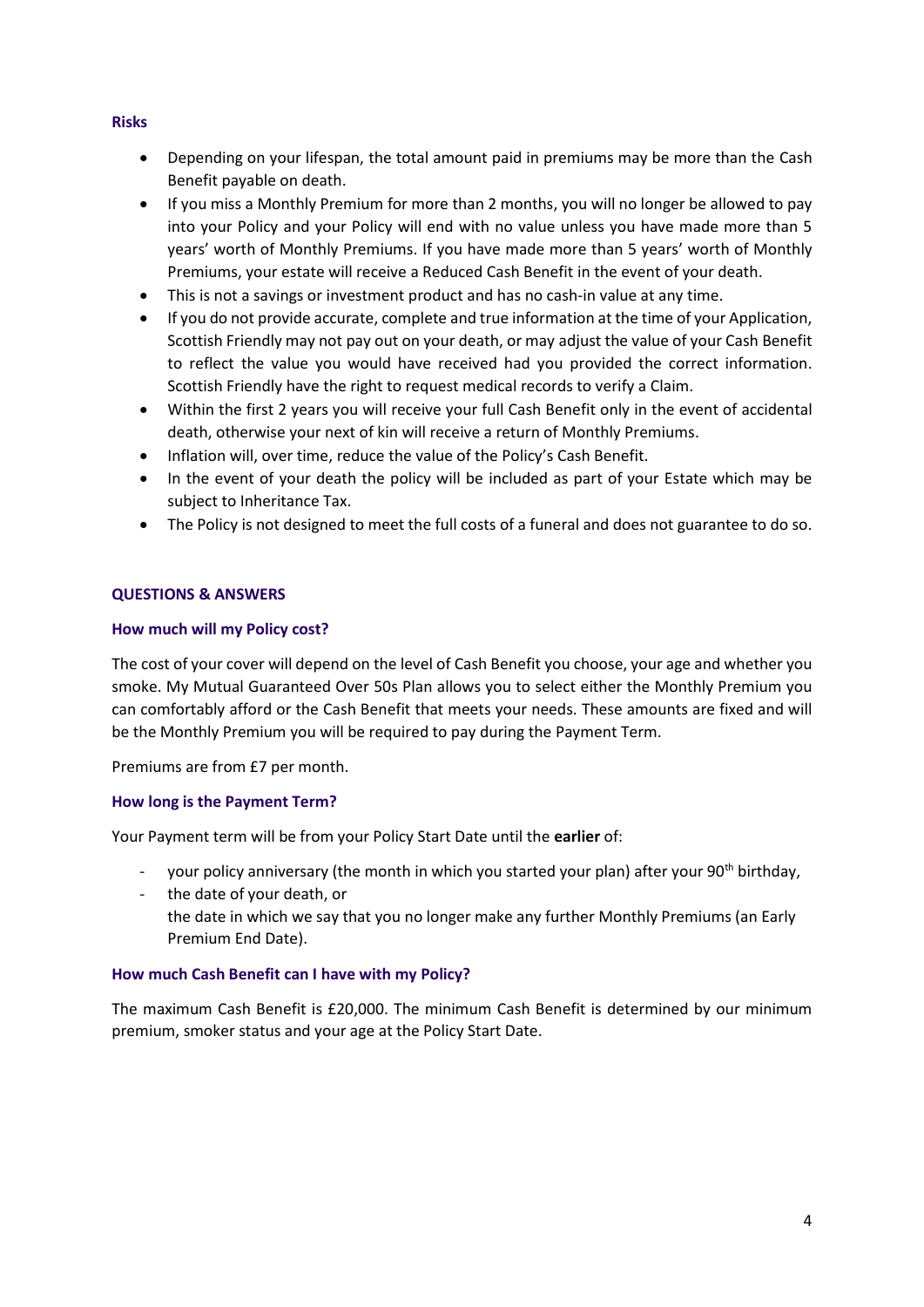#### **Can this Policy cover more than one individual?**

No, My Mutual Guaranteed Over 50s Plan is a single life policy.

### **How long does my Policy last for?**

Your policy will stay in place until you die unless it is cancelled, or you miss premium payments. To ensure you get your full Cash Benefit, you must keep up your Monthly Premiums during the Payment Term.

### **How can I get an Early Premium End Date?**

As the owner of a My Mutual Guaranteed Over 50s Plan you could also benefit from any investment growth in the Scottish Friendly With-Profits fund (hereafter called "the Fund"). You find more information about the Fund below.

As such, we'll regularly monitor the value of your Monthly Premiums together with any potential benefits you may receive from the Fund which would be paid in the event of your death.

Should this value ever reach your full Cash Benefit you will qualify for an Early Premium End Date.

This means you'll make no further Monthly Premiums and your estate will receive the full Cash Benefit on your death.

Should this happen, we will write to you confirming the date of your last premium paid.

### **What is the Scottish Friendly With-Profits Fund?**

The Fund is an investment fund spread across a number of assets such as bonds, property, cash and stocks and shares. Money from policyholders is pooled into the Fund and returns are linked to the investment performance of those assets plus a share of any of the profits (or losses) that Scottish Friendly makes as a business.

Your Monthly Premiums can benefit from any investment growth of the Fund, as long as you are paying into your Policy, and it's this benefit that could give you an Early Premium End Date.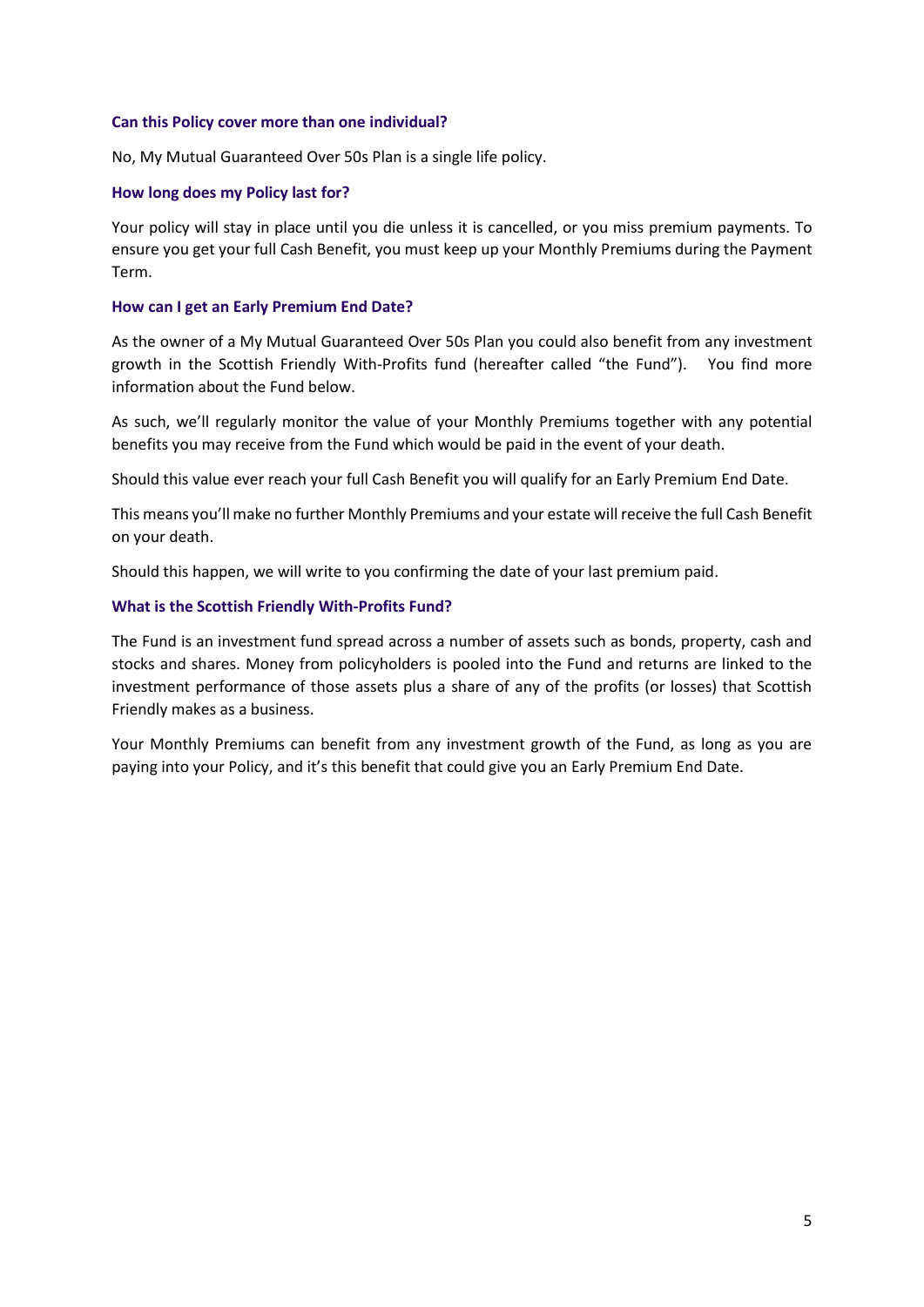### **Can you show me examples of Early Premium End Dates?**

By ways of example:

| Age you might qualify for an Early Premium End Date |                          |               |      |  |
|-----------------------------------------------------|--------------------------|---------------|------|--|
| <b>Illustrative Fund</b><br>growth rate(s) $*$      | Low, zero or<br>negative | <b>Medium</b> | High |  |
| Age at the start                                    |                          |               |      |  |
| 50                                                  | 90                       | 84            | 77   |  |
|                                                     |                          |               |      |  |
| 62                                                  | 90                       | 87            | 83   |  |
|                                                     |                          |               |      |  |
| 75                                                  | 90                       | 89            | 88   |  |

\*Low, zero or negative is assumed to be any growth up to 1.5% a year, no growth, or a loss on the Fund.

Medium growth is assumed to be 3.25% a year. High growth is assumed to be 6.25% a year.

The illustrative growth rate(s) are for information only We cannot guarantee that the Payment Term of the Policy will be reduced as it depends on the amount that would be paid to your Policy from any growth in the Fund in the event of your death. The growth rate(s) shown represent investment growth of the Fund and are after the effects of the costs of running the Fund.

### **How can I track any potential Early Premium End Date on my Plan?**

From age 80 we will write to you every year and provide you with a statement which will show you exactly how much you have paid into your plan and your potential Early Premium End Date. This will be based on the current value of your Monthly Premiums together with any benefits from the Fund which would be paid in the event of your death.

Please note that, these potential Early Premium End Dates will not be guaranteed and are solely designed to provide you with an updated guide of what you could expect. The dates may alter from year to year as the benefits which could be paid to your Policy in the event of your death will vary with changes in the investment performance of the Fund.

### **What happens if I want to stop paying Monthly Premiums?**

If you stop paying your Monthly Premiums for more than 2 months you will not be able to make any further payments to your Policy and you will not receive your Cash Benefit when you die unless you have made more than 5 years' worth of premiums.

If you have paid in for more than 5 years' then your estate will no longer receive your fixed Cash Benefit but will be guaranteed to receive a Reduced Cash Benefit instead.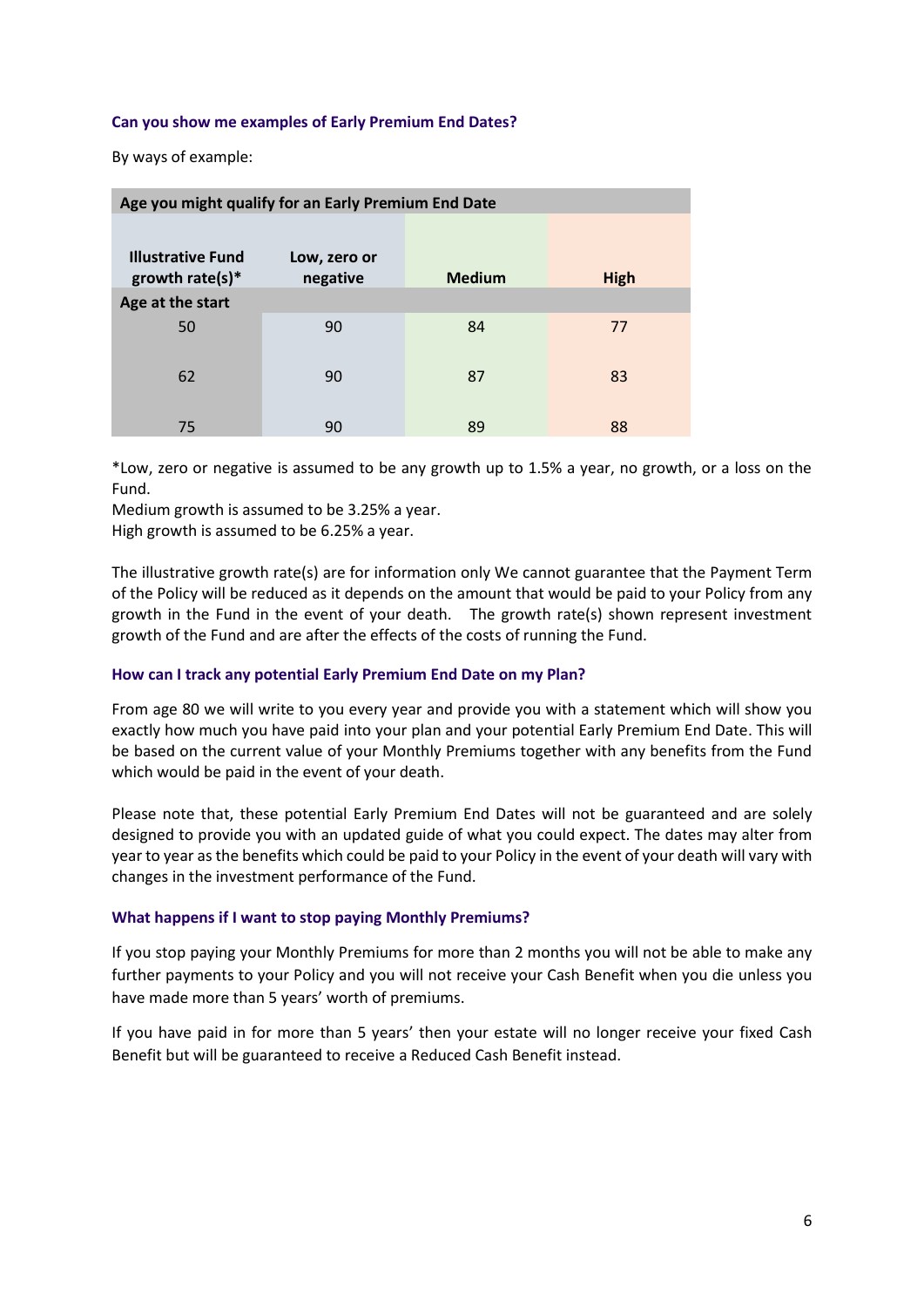### **What is a Reduced Cash Benefit?**

Your Reduced Cash Benefit will only be available if you have paid 5 years' worth of premiums.

Your Reduced Cash Benefit will be equal to Your Cash Benefit multiplied by your Payment Share.

Where your Payment Share is:

The number of Monthly Premiums you have paid, after it has been reduced by 24 (representing the first two years of your Monthly Premiums) divided by Your Payment Term in months also after it has been reduced by 24.

So, for example:

If you managed to pay 20 years' worth of Monthly Premiums, or 240 months and your Payment Term was 25 years, or 300 months.

Then both numbers are reduced by 24 to 216 and 276 respectively.

216 divided by 276 = 78.2%. This would be your Payment share.

If your Cash Benefit was £3000 then your Reduced Cash Benefit would be 78.2% of £3,000 or £2,348.

### **How does my next of kin make a claim?**

In the event of a Claim your next of kin or personal representative should contact Scottish Friendly at the address in the 'Contacting Scottish Friendly' section on page 8. We will issue a Claim form and pack to them.

### **Will my pay-out be taxed?**

The pay-out from this Policy will generally be free of all UK Income Tax and Capital Gains Tax but may be subject to Inheritance Tax, depending on the value of your estate when you die.

Taxation information is issued on, the basis of our understanding of current tax law and practice. Tax legislation may change in the future, which could affect the taxes paid on the pay-out. If you are unsure of your tax position you should seek professional advice.

### **IMPORTANT INFORMATION**

### **Cancellation rights**

Within your welcome pack, you will receive notice of your right to change your mind and instructions on how to cancel your Policy. You will then have 30 days to cancel your Policy. If you exercise this right, you will receive a refund of any premiums paid and your cover will be cancelled. You can cancel after 30 days has passed, but you will not get any refund.

### **Taxation**

All references to taxation are to UK taxation and are issued based on of Scottish Friendly's understanding of current tax law and practice. The tax treatment of your Policy depends on your individual circumstances and tax law may change in the future.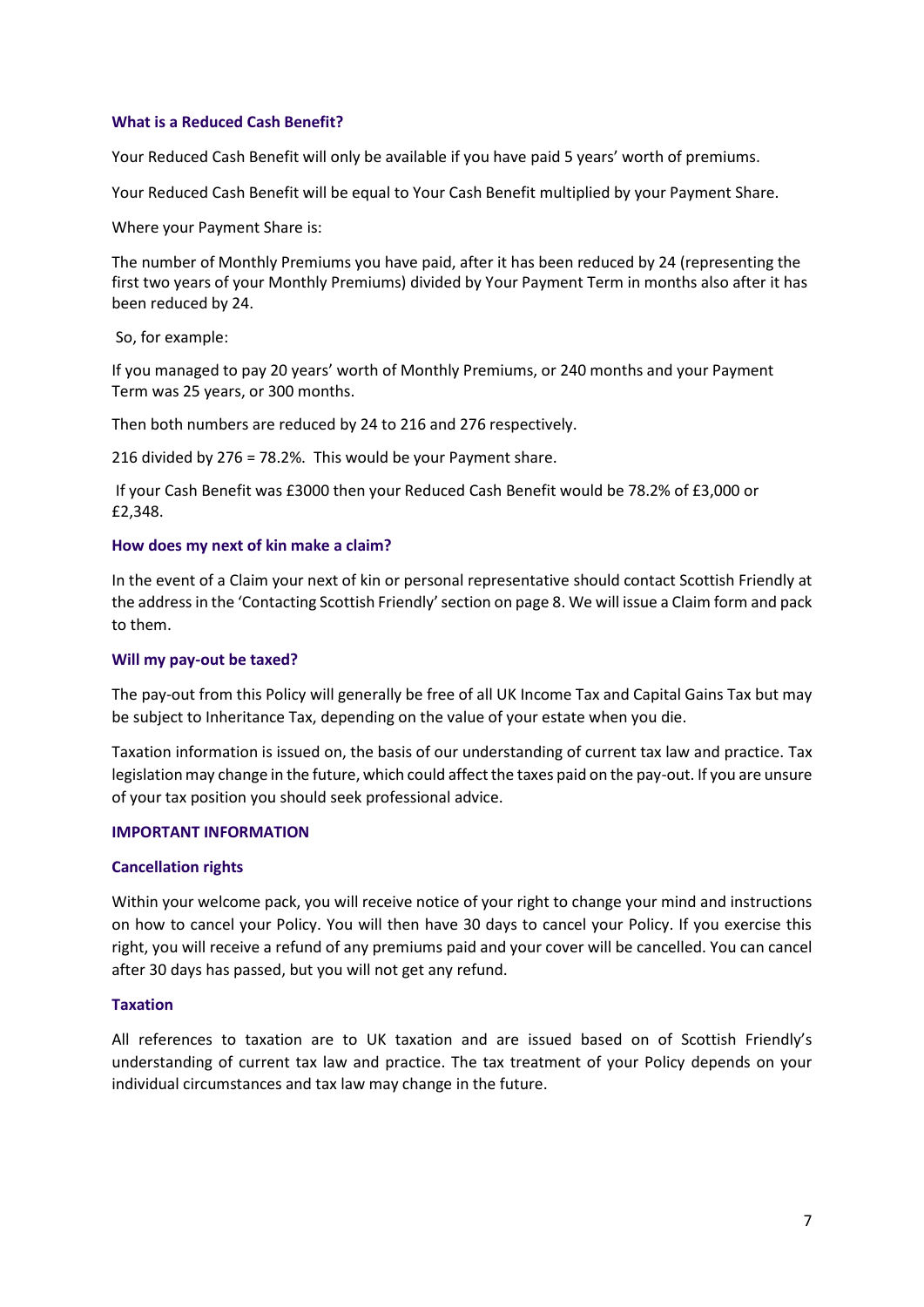### **What happens if Scottish Friendly becomes insolvent?**

If you buy a Policy from Scottish Friendly and we cannot pay the full amount due, you may be entitled to compensation under the Financial Services Compensation Scheme. You can find out more by visiting [www.fscs.org.uk](http://www.fscs.org.uk/)

You can get further information from the Financial Services Compensation Scheme at: 10th Floor, Beaufort House, 15 St Botolph Street, London EC3A 7QU Tel: 0800 678 1100.\*\* [www.fscs.org.uk](http://www.fscs.org.uk/)

### **Solvency II Directive information**

We are required to provide you with a Solvency and Financial Condition Report which you can access via our websit[e www.scottishfriendly.co.uk/customer-centre/solvency-two](http://www.scottishfriendly.co.uk/customer-centre/solvency-two)

### **Contacting Scottish Friendly**

Should you wish to contact us you can write to:

Scottish Friendly Assurance Society Limited Scottish Friendly House 16 Blythswood Square Glasgow G2 4HJ Alternatively you can contact us by telephone on: 0333 323 5433\*.

If you would like to receive this Key Facts and Terms and Conditions document in large print or braille, please contact us on the details shown above.

### **How to complain**

We hope you never have to however if you or your representative wish to complain about any aspect of the service you receive, please contact Scottish Friendly. Details can be found in the 'Contacting Scottish Friendly' section above.

If you are not satisfied with the response to your complaint, you can contact the Financial Ombudsman Service at: Financial Ombudsman Service, Exchange Tower, Harbour Exchange Square, London E14 9SR. Tel: 0800 023 4567\*\* or 0300 123 9123\*.

# Website: **http://www.financial-ombudsman.org.uk/**

Making a complaint will not affect your legal rights.

### **Language and law**

The contractual terms and conditions and all communications in relation to this policy will be supplied in English. In legal disputes, the law of Scotland will apply. This is a brief guide to the Key Facts of the product. Full details are contained in the Terms and Conditions and in the Policy Schedule, which are evidence of the legally binding contract between you and Scottish Friendly Assurance Society Limited.

\*Calls cost no more than calls to numbers starting with 01 or 02 and if you are calling from a mobile phone, calls will count towards any inclusive minutes you have rather than being charged separately. \*\*Free from a UK landline.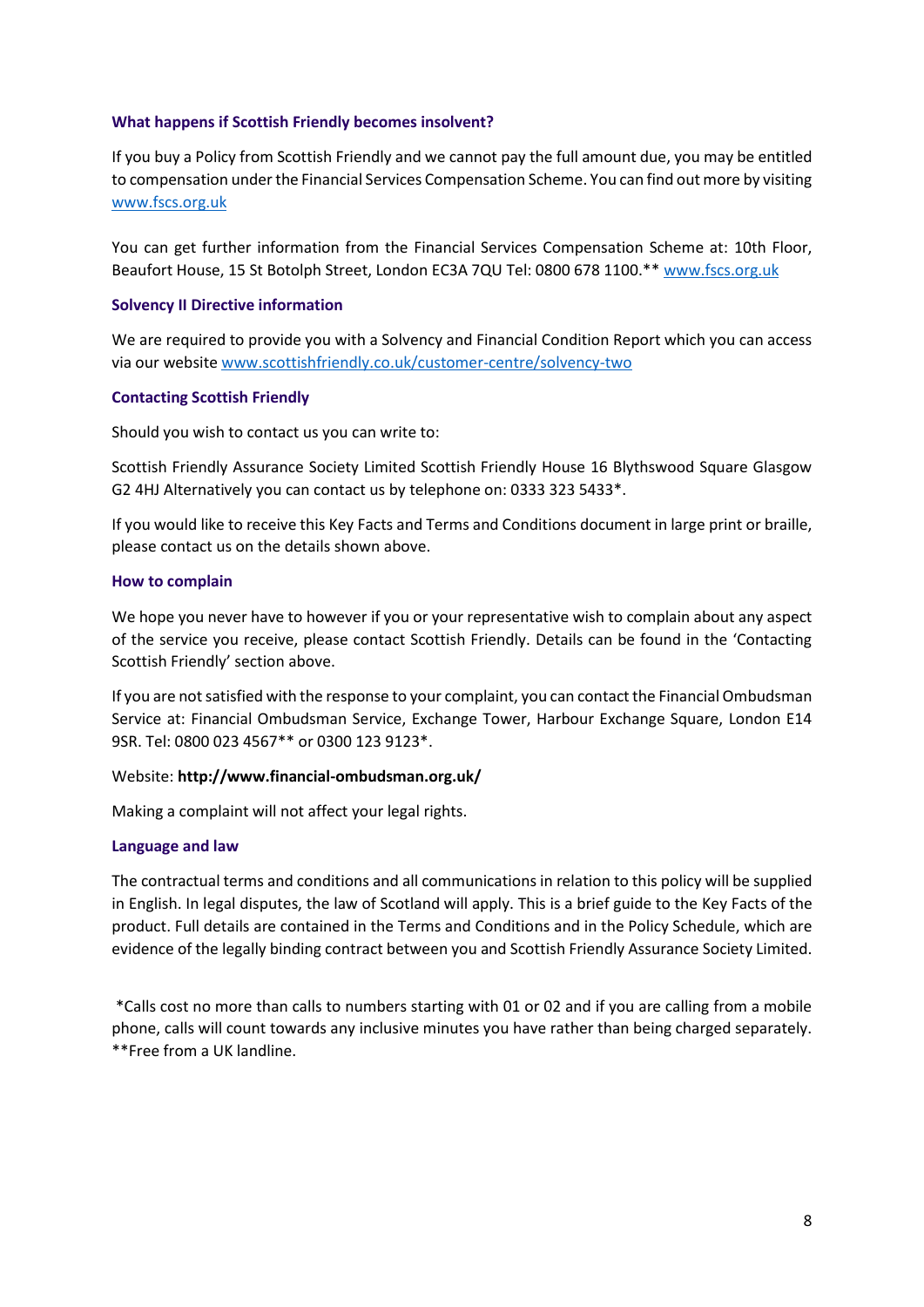# **Terms & Conditions**

These are the Terms and Conditions under which your Policy will operate. You should read them carefully as they, together with the Policy Schedule and the Application Summary, will form the basis of a contract between you and Scottish Friendly Assurance Society Limited.

Your Policy is administered, issued, and underwritten by Scottish Friendly Assurance Society Limited.

Scottish Friendly Assurance Society Limited is a Friendly Society incorporated and registered under the Friendly Societies Act 1992, whose registered office is at Scottish Friendly House, 16 Blythswood Square, Glasgow G2 4HJ.

Scottish Friendly Assurance Society Limited is authorised by the Prudential Regulation Authority and regulated by the Financial Conduct Authority and the Prudential Regulation Authority. Registration No. 110002, with permission to effect and carry out contracts of insurance.

Any references to legislation or regulations includes any amendments to or replacements of such legislation or regulations after the date this Policy is issued.

### **Your demands and needs**

Scottish Friendly can only give you facts, not personalised advice. You need to use this information to decide if this Policy is right for you. My Mutual Guaranteed Over 50s Plan meets the demands and needs of someone aged between 50 and 74 years old who is a UK resident and wants to leave a lump sum on death for their next of kin.

# **SECTION A - GLOSSARY**

The definitions below provide explanations of the some of the key words and expressions used throughout this Key Facts and Terms and Conditions of My Mutual Guaranteed Over 50s Plan document.

### **Accidental Death**

Death which occurs within 90 days of an Accident. By which we mean an event caused by violent, external bodily injury which could not be predicted and was not intentional. This excludes selfinflicted injury, such as suicide, or activities where there is an inherent risk of injury (such as war, involvement in criminal acts, extreme sports, drug use, or injury while intoxicated) and death by natural causes, an illness or disease.

### **Application**

The information provided by the Policyholder at the time they applied for their Policy, the details of which are repeated in the Application Summary sent to the Policyholder with their Policy Schedule.

### **Application Summary**

A document detailing all the information supplied by the Policyholder as part of their Application.

### **Cash Benefit**

The amount payable from the Policy following a successful Claim on the death of the Policyholder provided you have made all of your required Monthly Premiums.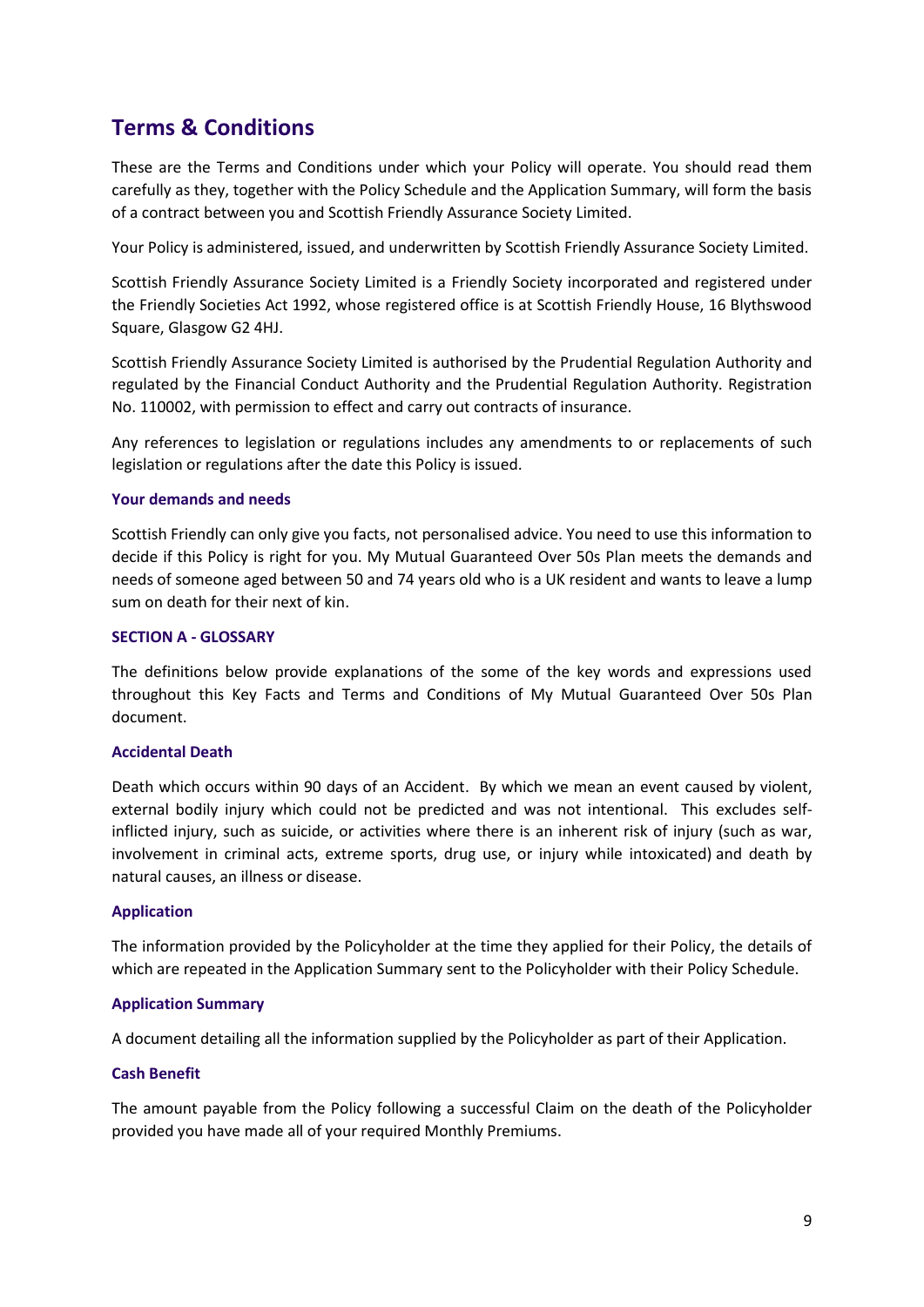# **Claim**

Any request to receive a Cash Benefit or Reduced Cash Benefit in accordance with the terms of the Policy.

### **Early Premium End Date**

The date upon which we declare your Policy is fully funded and that you need no longer make any Monthly Premiums.

### **Monthly Premium**

The amount of money specified in the Policy Schedule which must be paid by Direct Debit each month during the Payment Term.

# **Payment Term**

Your Payment Term will be from your Policy Start Date until the **earlier** of:

- your policy anniversary (the month in which you started your plan) after your 90<sup>th</sup> birthday,
- the date of your death, or
- an Early Premium End Date

### **Payment Share**

The number of Monthly Premiums received divided by Your Payment Term in months, after both have been reduced by 24 months (representing the first two years of your Monthly Premiums). For this calculation the Payment Term will run from the start of your Policy to the policy anniversary after your 90<sup>th</sup> birthday.

### **Policy**

The legal contract between, the Policyholder and Scottish Friendly comprising these Terms and Conditions, the Policy Schedule and the Application Summary.

### **Policyholder**

The owner of the Policy.

### **Policy Start Date**

The date at which the Policy will commence is specified in the Policy Schedule.

### **Policy Schedule**

The document issued after the acceptance of the Application which contains the Policy Start Date, terms of the Monthly Premium and the Cash Benefit payable under the Policy.

# **Reduced Cash Benefit**

The amount payable from the Policy following a successful Claim on the death of the Policyholder where you have paid at least 5 years of Monthly Premiums but have stopped paying before the end of your Payment Term.

Your Reduced Cash Benefit will be equal to Your Cash Benefit multiplied by your Payment Share. The final figure will be rounded up to the nearest pound (£).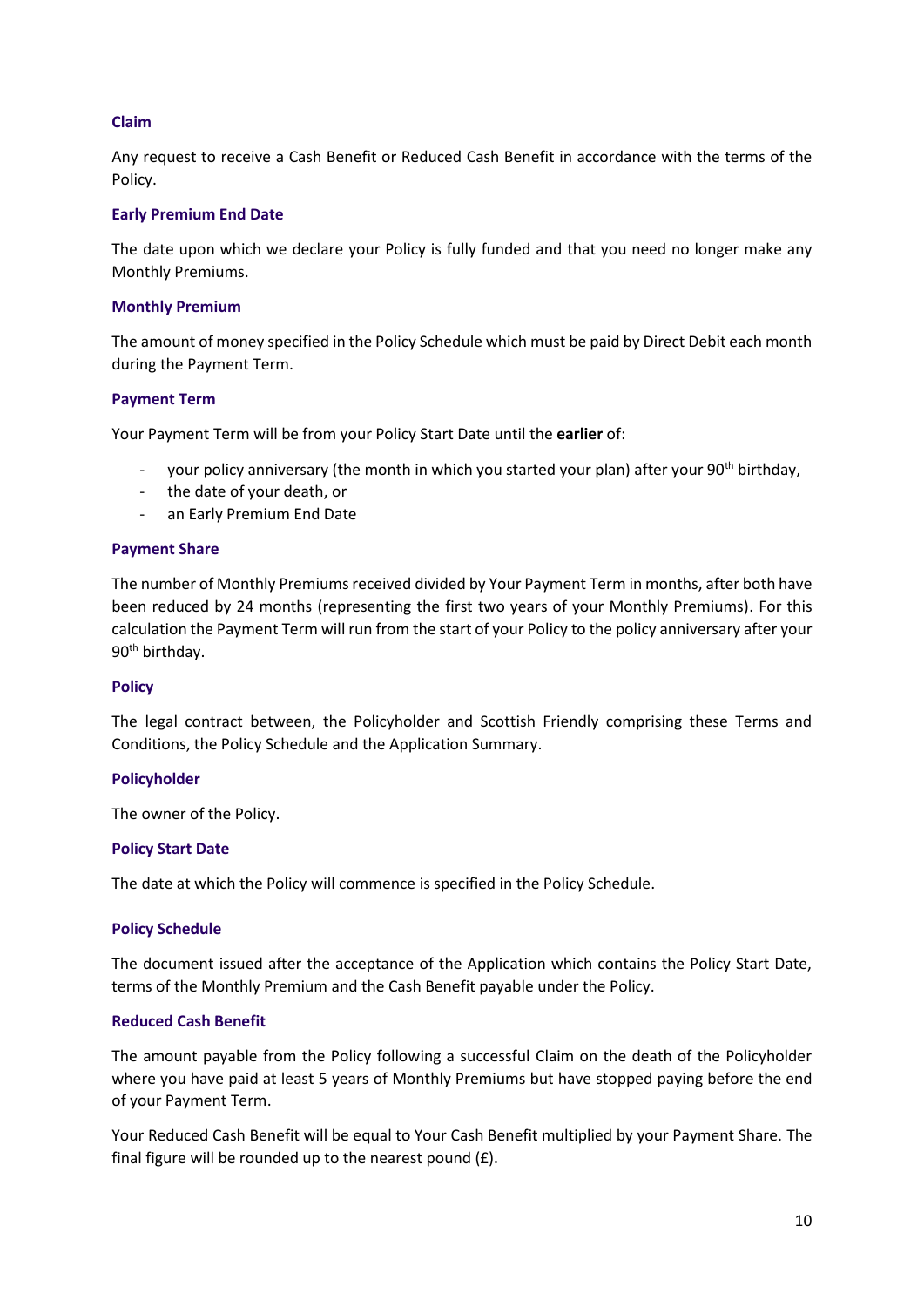### **Scottish Friendly**

Scottish Friendly Assurance Society Limited.

### **Terms and Conditions**

The terms and conditions as set out in this Key Facts and Terms and Conditions of My Mutual Guaranteed Over 50s Plan document.

#### **We, us or our**

Scottish Friendly.

### **You or your**

The Policyholder

Where appropriate, the words in the singular will include the plural and vice versa, and the masculine will include the feminine and vice versa.

### **SECTION B – TERMS AND CONDITIONS**

### **Eligibility**

To be eligible for cover under this Policy, you must be resident in the United Kingdom and aged 50 to 74 years attained at the Policy Start Date.

### **The Cash Benefit under your Policy**

A fixed Cash Benefit may be paid on death. You can find the value of the Cash Benefit on your Policy Schedule, which is sent to you after we accept your application.

Before 2 years of Monthly Premiums have been made the Policy will only pay out a full Cash Benefit in the event of Accidental Death, otherwise the Policy will return the Monthly Premiums that have been received.

After 2 years of Monthly Premiums the Policy will pay out a full Cash Benefit at the point of Claim provided the Monthly Premiums are made during the Payment Term.

If Monthly Premiums stop before 5 years' worth of Monthly Premiums have been made to the Policy, then the Policy will be cancelled, no Cash Benefit will be payable and no Monthly Premiums will be refunded.

If Monthly Premium stop after 5 years' worth of Monthly Premiums have been made to the Policy, then the Policy will continue but will pay out at the point of Claim a Reduced Cash Benefit.

Your Policy will cease after the payment of the Cash Benefit, a Reduced Cash Benefit or a return of Monthly Premiums.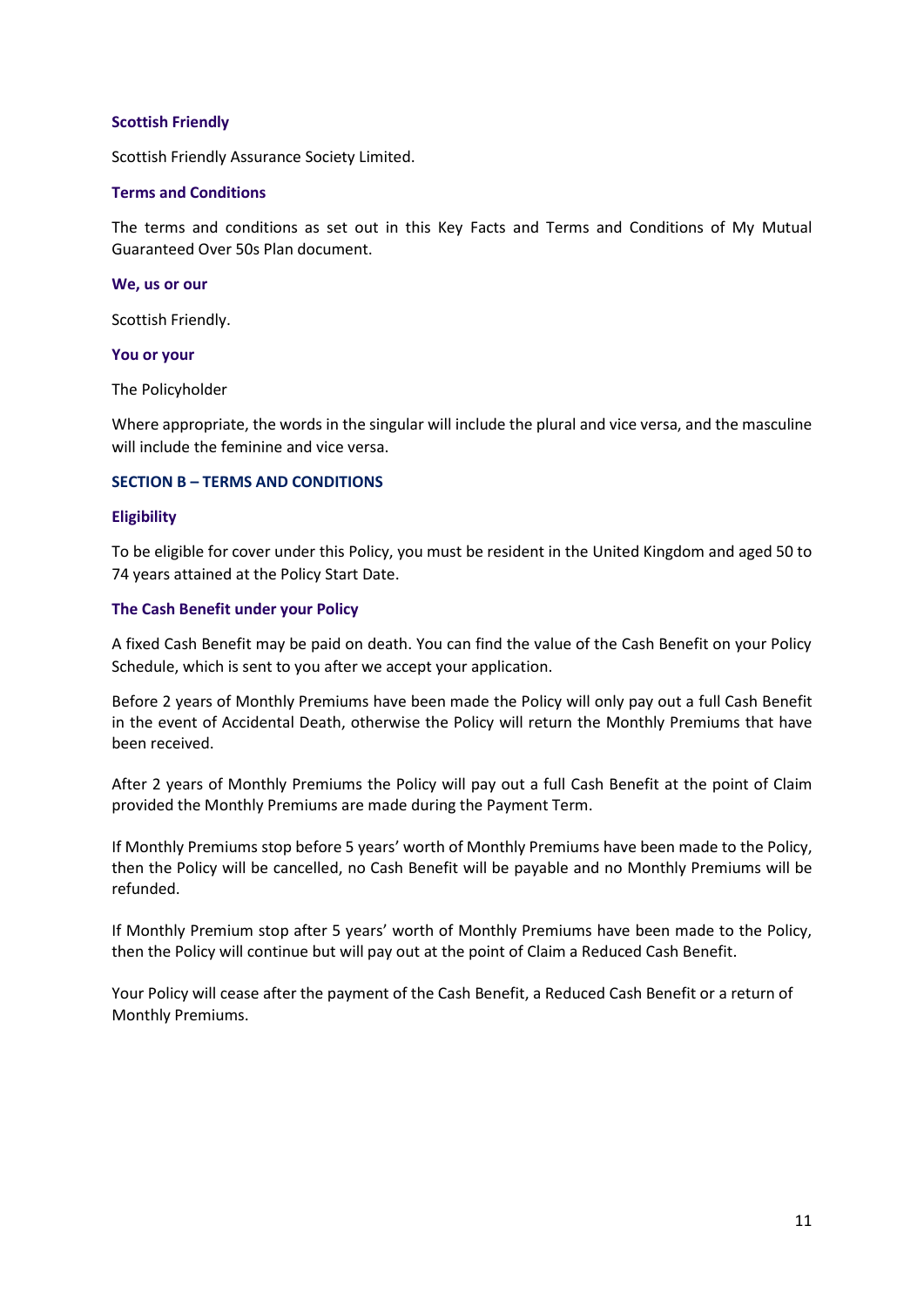### **The cover you can have with your Policy**

The maximum Cash Benefit is £20,000. The minimum cover is determined by our minimum premium, smoker status and your age at the Policy Start Date.

### **Your Monthly Premium under your Policy**

Your Policy Schedule will detail the Monthly Premium which you must pay each month during the Payment Term. Your Monthly Premiums will remain the same throughout the Payment Term. Your Monthly Premiums can only be made by Direct Debit, there is no facility to pay your Monthly Premiums by card or cheque therefore it is important that you ensure that you maintain your Direct Debit facility.

### **What would happen if you missed more than one Monthly Premium**

The Policy does not have any value except any value payable on death.

If 2 or more Monthly Premiums are not collected, your policy will come to an end and you will receive no Cash Benefit on your death, unless you have paid more than 5 years' worth of premiums in which case you will receive a Reduced Cash Benefit.

### **Making changes to your Premium Due Date**

Your Monthly Premium is fixed and cannot be changed. However, you can change the date Scottish Friendly collects your Monthly Premium.

### **Making a Claim under the Policy**

In the event of death, a claim can be made by contacting us at the address/telephone number in the 'Contacting Scottish Friendly' section on page 8.

A claim should be made within 6 months of your death or as soon as possible thereafter.

We will send a Claim form which should be completed and send back to us.

Scottish Friendly have the right to request medical records to verify a Claim if required.

We may also request documentation to allow us to verify the identity of the claimant; this may include searching for their details with a credit rating agency or requesting documentation, such as bank statements from them. No Cash Benefits will be payable under the Policy until we have been able to verify their identity.

Once the Claim has been accepted, we will pay the Cash Benefit, Reduced Cash Benefit or return of premiums to the Claimant.

### **Tax treatment of your pay-out**

The pay-out from this Policy will generally be free of all UK Income Tax and Capital Gains Tax but may be subject to Inheritance Tax, depending on the value of your estate when you die.

Taxation information is issued on, the basis of our understanding of current tax law and practice. Tax legislation may change in the future, which could affect the taxes paid on the pay-out. If you are unsure of your tax position you should seek professional advice.